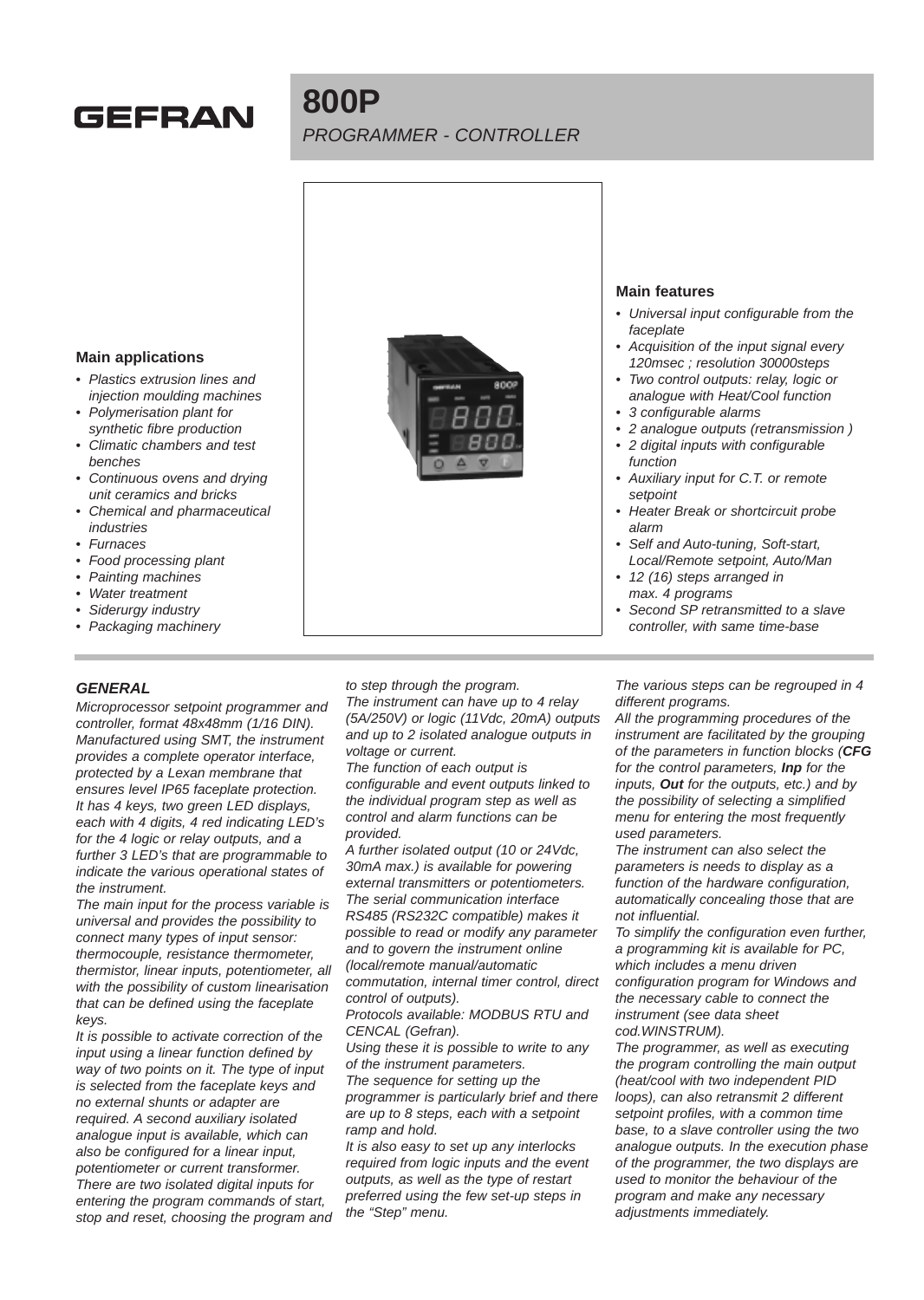#### **TECHNICAL DATA**

#### **INPUTS**

Accuracy 0,2% f.s. ±1digit. Acquisition of the input signal 120msec. Decimal point position for linear groups can be set freely.

For inputs from TC , RTD, PTC a decimal figure in the maximum display field (-199,9...999,9).

#### **TC - Thermocouples**

**J** (Fe-CuNi) 0...1000°C / 32...1832°F **K** (NiCr-Ni) 0...1300°C / 32...2372°F **R** (Pt13Rh-Pt) 0...1750°C / 32...3182°F **S** (Pt10Rh-Pt) 0...1750°C / 32...3182°F **T** (Cu-CuNi) -200...400°C / -328...752°F **B** (Pt30Rh-Pt6Rh) 44...1800°C / 111...3272°F **E** (NiCr-CuNi) -100...750°C / -148...1382°F **N** (NiCrSi-NiSi) 0...1300°C / 32...2372°F (**Ni-Ni18Mo**) 0...1100°C / 32...2012°F **L-GOST** (NiCr-CuNi) 0...600°C / 32...1112°F **Custom** -1999...9999

#### **RTD 3-wires**

Pt100 -200...850°C / -328...1562°F JPt100 (JIS C 1609/81) -200...600°C / -328...1112°F

**Custom** -1999...9999

# **PTC**

(alternative to RTD) -55...120°C / -67...248°F **Custom** -1999...9999

**DC - Linear**

0...50mV; 10...50mV; 0...20mA 4...20mA; 0...10V; 2...10V Custom linearisation with 32 segment

#### **Auxiliary input**

insulation 1500V For remote setpoint: (0...10V, 2...10V, Ri=1MΩ) (0...20mA, 4...20mA, Ri=5Ω) potentiometer > 500Ω For current transformer: CT 50mAac, 50/60Hz, Ri=1,5Ω

#### **FACEPLATE DESCRIPTION**

- **A** Indication of process variable (PV), green digits h. 10mm
- **B** Indication of the set point (SV) green digits h. 7mm
- **C** "Function" key
- **D** "Lower" key
- **E** "Raise" key
- **F** Auto/Man selection
- **G** Function indication, red led
- **H** Indication of active outputs, red led

#### **Logic inputs**

Insulation 1500V NPN 24V/4,5mA (PNP 24V/3,6mA) Configurable function: Man/Auto, Loc/Rem, Alarms Reset,Hold, Setpoint selection.

#### **OUTPUTS**

Outputs fully configurable for: single alarm, "OR" or "AND" of multiple alarms, logic input repetition.

#### **Relay**

With rating: 5A/250V, cosφ=1 (order code R)

#### **Logic**

11Vdc, Rout=220Ω.=(20mA, max.6V) (order code D)

# **Analogue retransmission**

isolated 1500V - Up to 2 analogue outputs for control or retransmission (input signal, setpoint, auxiliary input, alarm setpoint).

- Scale range selectable from keyboard. - Configurable output 0...10Vdc;
- 0...20/4...20mA
- Resolution 4000 steps

#### **SERIAL LINE**

Optoisolated 4-wires Passive Current Loop configurable (1200 baud) interface, RS232 and RS422/485 (1200, 2400, 4800, 9600, 19200 baud). Protocol: GEFRAN CENCAL or MODBUS

#### **POWER SUPPLY**

Standard: 100 to 240Vac/dc ±10% on request: 20 to 27Vac/dc ±10% 50/60Hz; 12VAmax. Protection by internal fuse not serviceable by the user

### **Transmitter Supply**

isolatedxd 1500V 10/24Vdc max. 30mA short circuit protection

#### **AMBIENT CONDITION**

**Working temperature range**: 0...50°C **Storage temperature range**: -20...70°C **Humidity**: 20...85%Ur non condensing

#### **Control**

Cooling setpoint relative to Heating setpoint

On/Off, P, PD, PID for heating and cooling with configurable parameters.

- Proportional band 0,0...999,9% f.s.
- Integral time 0,0...999,9 min
- Derivative time 0,0...99,99 min
- Max and min control output power limitation: 0,0...100,0%
- Manual Reset -999...999 digit
- Power Reset -100,0...100,0%
- Cycle time 0,1...200sec
- Soft-start 0,0...500,0 min

#### **Alarms**

- Up to 3 alarms, settable as absolute, deviation or symmetrical deviation alarm with respect to the control setpoint with configurable function (Hi or Lo).

- The alarm point may be set anywhere
- within the configured scale.
- Heater Break Alarm
- Loop Break Alarm
- Alarm Hysteresis configurable
- Alarms can be assigned to main input, auxiliary input or control SP.

#### **WEIGHT**

210g in complete version

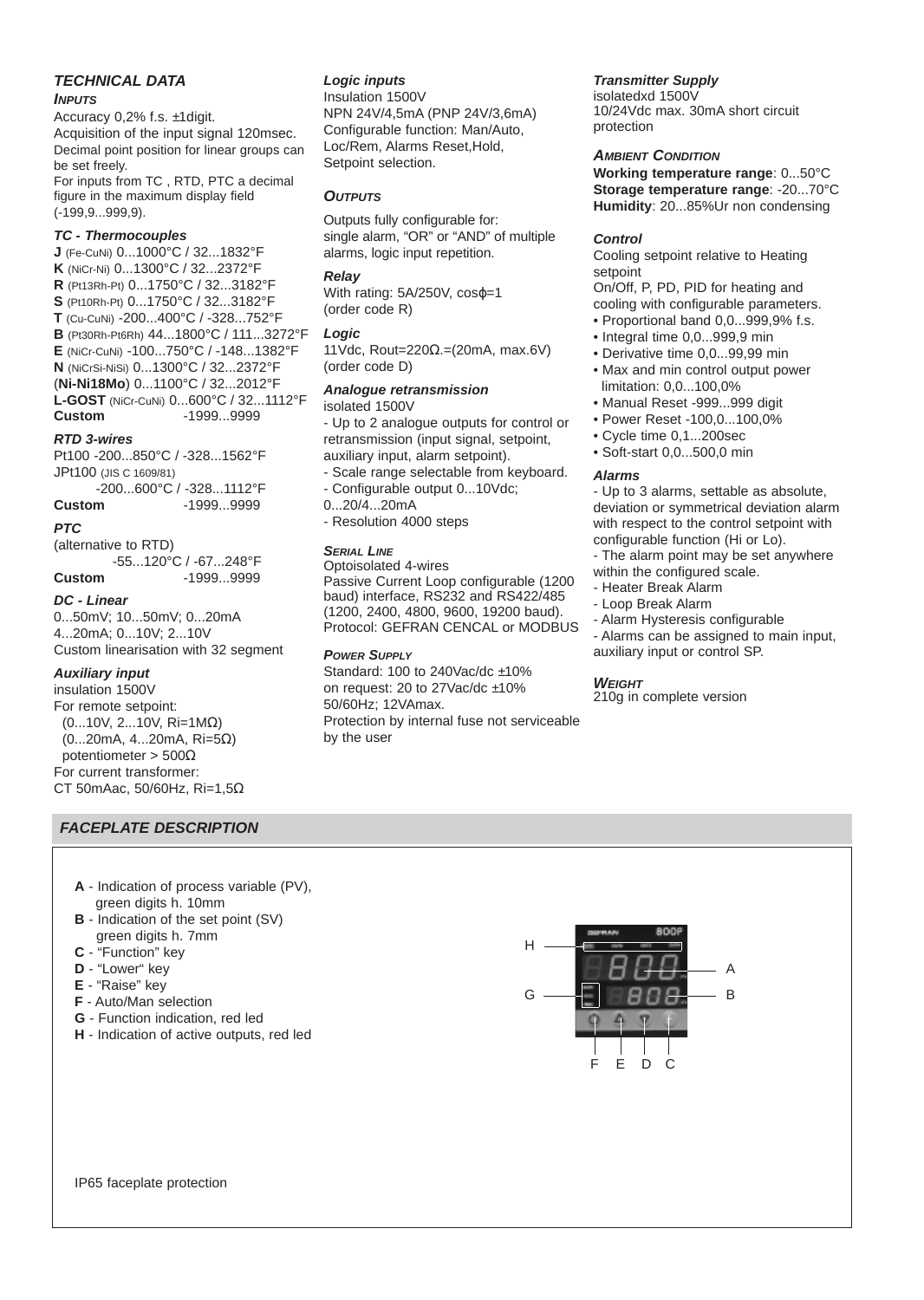# **DIMENSIONS AND CUT OUT**



# **CONNECTION DIAGRAM**